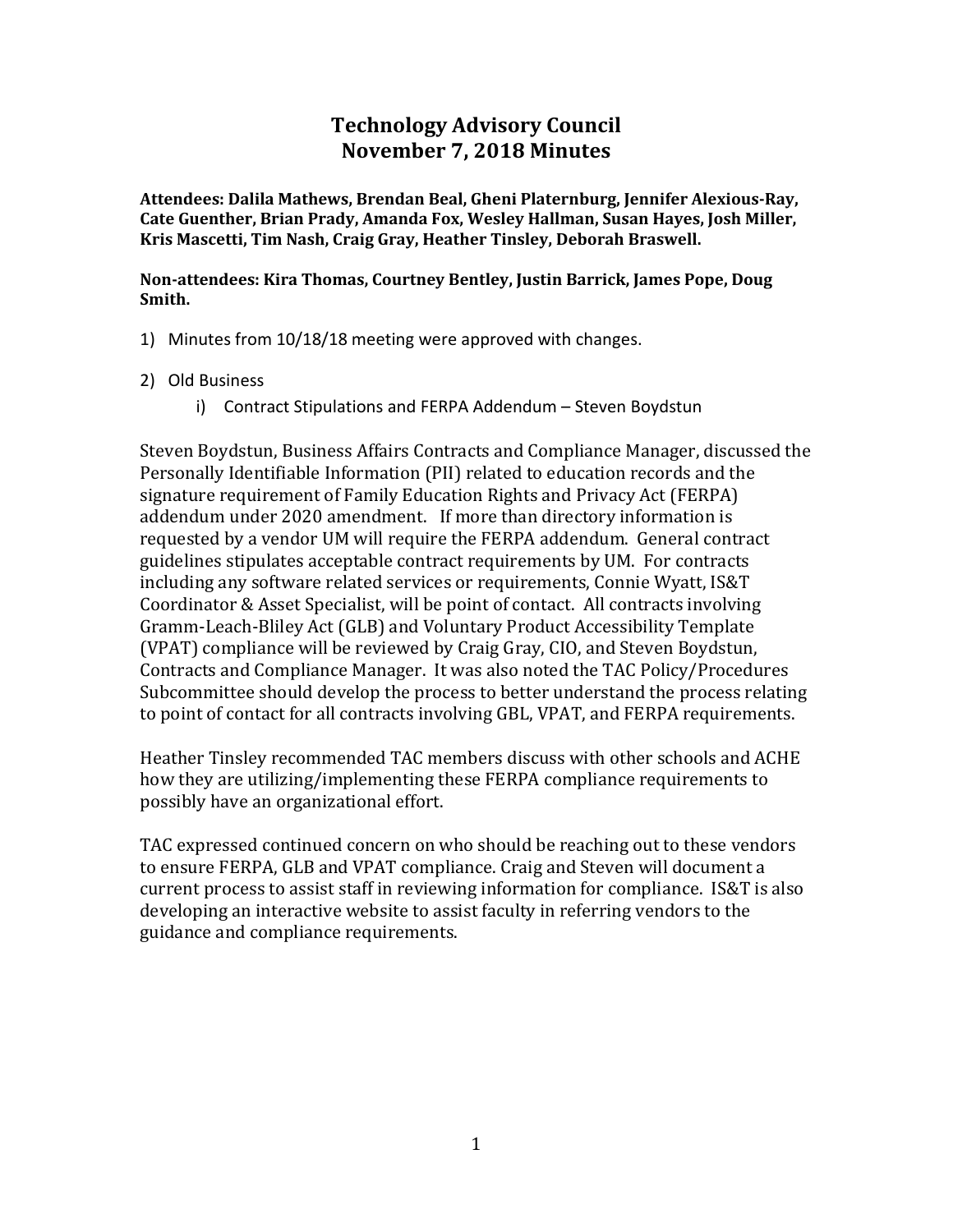- ii) 01:009 Data Governance Policy draft Approved by UM Board November 2, 2018.
- iii) 01:015 University Web Presence Policy draft Approved by UM Board November 2, 2018.
- 3) New Business
- a) Affiliated Access Request Procedure draft first look and discussion -

TAC members should review and provide feedback. Craig Gray, CIO, stated that requests for access currently would be handled on a case by case basis with the plan to create a standardize process to request access for affiliates. Edits will be made and resent out to TAC for review. TAC delayed vote until the next meeting in January 2019.

## 4) Subcommittee Reports and Actions:

Academic Support - Heather Tinsley recommended a correction to the Committee charge by changing the first sentence from "implement" to "recommend. Also at the end – Academic support manager, change to Director of academic support and add student representative requirement. Change approved.

Digital Communications – Kira Thomas and Courtney Bentley were not able to attend November 2018 TAC meeting but has asked TAC to vote on requiring global emails from department emails and not individual email addresses. TAC decided to hold and vote at next meeting to allow TAC member to review further. Emeritus faculty and staff email access based on request for continued access was also discussed. TAC would like to hear further discussion and/or recommendations on what access should be allowed before a vote and recommendations from the Digital Communications Committee prior to vote.

Policy and Procedures – We still need a volunteer to chair this committee. Ongoing projects:

- Data Governance
- 01:011 Information Security Program Policy Draft (combination of 01:011 Computer Resources Security and 01:014 Information Security Program)

Project and Planning – Kris Mascetti – no updates

## University Operations – Cate Guenther

\*University Operations Subcommittee Charge update – table to next meeting Falcon Print update and discussion

The requirement for the "swipe to print" is for internal controls and audit procedures to ensure departments are being charged properly. TAC recommended the communication to the campus community explaining the benefits and more accurate print cost for departments. TAC understands there are still some areas of